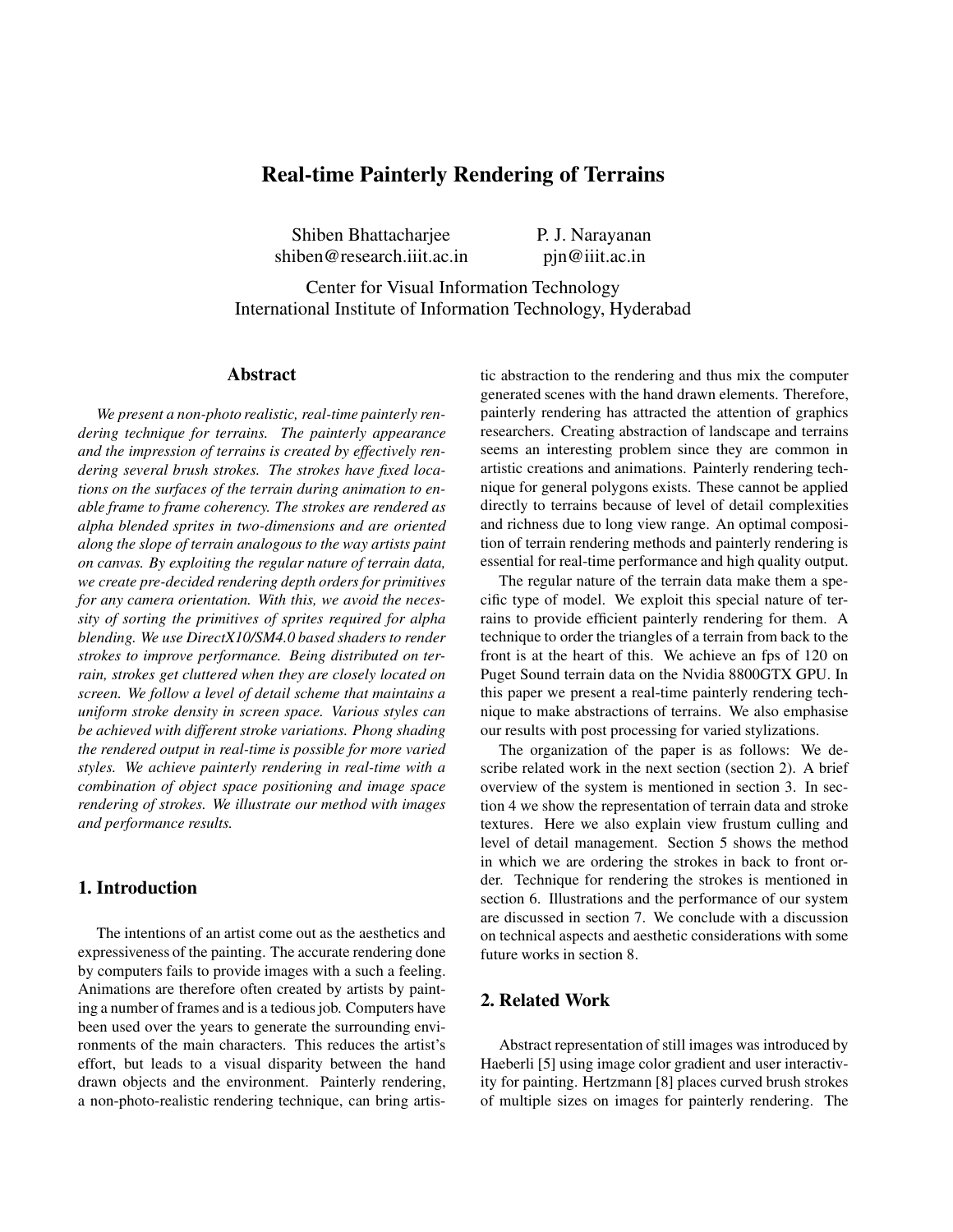technique fills color by using big strokes in the middle of a region and uses progressively smaller strokes as one approaches the edges of the region. Shiraishi and Yamaguchi [19] improves the performance of above method by approximating the continuous strokes by placement of rectangular strokes discreetly along the edges to create painterly appearance. Santella and DeCarlo[18] uses eye tracking data to get points of focus on images and create painterly rendering with focus information. All these techniques work well on single images but involve iterative techniques that make them cumbersome for real-time applications [10]. Also if they are applied on each frame of an animation independently, it can lead to a flickering of strokes due to incoherence of strokes between frames. Painterly rendering has been tried and made coherent on videos as well [11], [7], but these techniques are not well suited for 3D rendering.

Painterly rendering for animation was introduced by Meier [17]. She eliminated shower door effect and achieved frame to frame coherence by rendering several brush strokes whose positions stick the 3D model's surfaces. However, view dependent sorting of these strokes is required for alpha compositing, making it unsuitable for real-time animations. Recent work [6, 1] describe a real-time painterly process inspired by Meier using programmable graphics hardware. They render the polygonal model first and store the depth map. A second pass uses the depth map to remove occluded strokes so that the strokes/billboards can be rendered in any order. For a complex and distant scene, such as a terrain, the inaccuracies due to precision in the depth map and comparison at boundaries can reduce the visual quality. Terrains are rich models containing many samples and should be rendered with large view distances. Other modes of NPR have been created in past for terrains. Pen and Ink approaches [12, 3] exist which mostly focus on silhouette of the terrain. These are, however, different than painterly rendering process.

Partitioning the terrain into fixed size square patches at different resolutions is gaining popularity due to fast hardware. The tiled structures provide compact representation and easy rendering [20, 4]. Losasso and Hoppe introduced geometry clip-maps, a multi-resolution, fixed memory size scheme for efficient representation and rendering of large terrains [15]. While other terrain rendering schemes could also have been followed, we choose the tile based representation since it promises better regular spacings in screen space between samples which will be used as stroke positions while rendering. We built our painterly rendering system over the terrain rendering system explained in section 4 which can achieve 150 fps with an average rate of 84 million triangles per second and a highest of 200 million triangles per second on current GPUs.

## **3. Overview of our Approach**

Terrains are heavy objects, often involving millions of triangles in each frame. Conventional two-pass painterly rendering techniques will be inefficient for them. We combine painterly rendering with terrain rendering optimally for real-time performance. We treat each height in the elevation map of the terrain as a stroke's location in the 3D world. Fixing the positions of strokes in 3D keeps them coherent between frames while animations [17]. The point location is projected on 2D screen using projection transformation and a rectangular stroke is rendered at that location, orientated along the projected slope of the terrain (see Figure 1). Real-time performance is obtained using the following.

- 1. Only the strokes of the visible part of terrain are rendered for efficiency. This is achieved with a view frustum culling algorithm.
- 2. The strokes are rendered in a back to front order for alpha compositing. We exploit the special property of terrain representation to obtain the back to front ordering in one pass. This is explained in Section 5.
- 3. The level of detail of the terrain is changed smoothly with distance from the viewpoint. This avoids the problem of strokes getting cluttered at far distances, which can be visually distracting. Level of detail also reduces the rendering load.

The whole terrain is kept in the CPU memory. A section of it needed for rendering is cached on the GPU memory as elevation maps. Corresponding section of color texture, normal map, and the slope map are also stored in the GPU's texture memory. The terrains are cached in terms of 1024*×* 1024 blocks and are rendered in terms of 64 *×* 64 tiles. The tile is the basic unit for rendering, view frustum culling, and LoD management.





Each stroke is sent by the CPU as a single point primitive as a geometry template, which gets converted into a rectangle on which a stroke texture is mapped. This is accomplished with DirectX10/SM4.0 based shaders explained in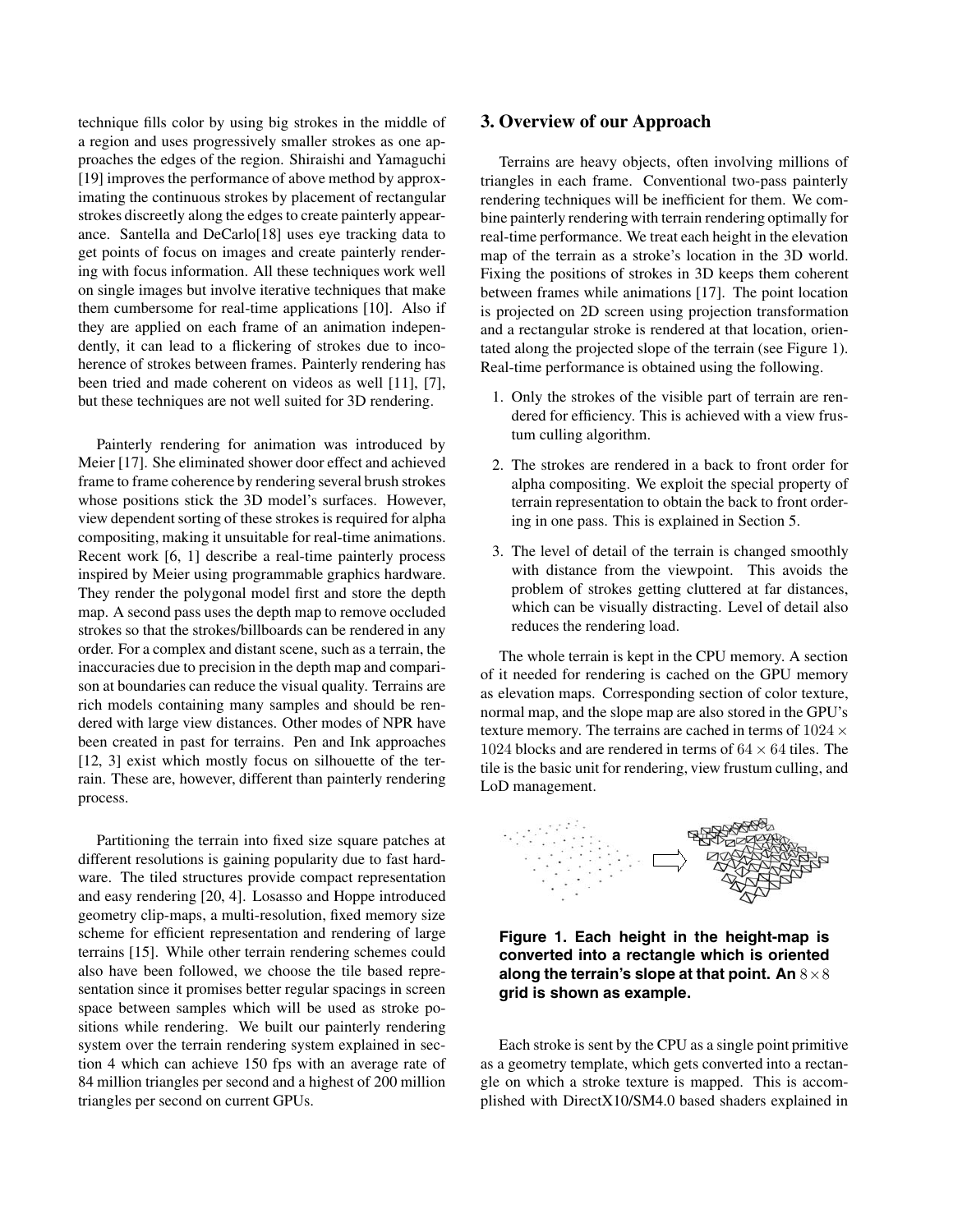section 6. Each point on the terrain is rendered as a stroke. The stroke is aligned in the direction of the slope at the 3D terrain point to imitate how artists draw such scenes. We render the strokes in the back-to-front order by exploiting the regular grid structure of tiled terrains. Points of a tile can be scanned and rendered as strokes in the back-to-front order, based on the view orientation. Eight such orderings are sufficient to handle any view orientation. The tiles that survive frustum culling are also rendered in the same order to provide a back to front ordering for the entire terrain without sorting. This procedure enables us to render large terrains at frame rates of 120 and above in the painterly style.

#### **4. Terrain Representation**

Our base terrains are 2D grids of heights with a fixed post-distance in the X and Y directions.Our focus is on painterly rendering of the terrain at real-time rates without the CPU, the GPU, or the bandwidth between them becoming the bottleneck. The available terrain data is loaded in the CPU memory and a contiguous window of the terrain is kept in the video RAM of the GPU based on the current viewpoint.



**Figure 2. Reference point is at the center of ground-plane projection of the view frustum (marked as blue). Reference point is kept within the** 2 *×* 2 **blocks. As it goes out it is re-centered. The figure assumes** 4 *×* 4 **cache size.**

#### **4.1. Representation of data**

Terrains are divided into fixed memory-size *blocks*, each of which is divided into a number of *tiles*. A tile is the basic rendering unit for the CPU. Currently, blocks are of size  $1024 \times 1024$  and tiles of size  $64 \times 64$ . These blocks are loaded as textures on the GPU memory. We maintain <sup>a</sup> *GPU cache* consisting of *<sup>N</sup> <sup>×</sup> <sup>N</sup>* blocks which gets updated periodically to hold all the data needed for rendering. We try to keep the GPU cache symmetric with respect to the projection of the view frustum on an average "ground"

plane. We do that with the use of a *reference point* which is kept close to the center of the GPU cache (Figure 2). We use the center of ground-plane image of the view frustum as the reference point currently. This ensures fixed in memory representation for the terrain.

If the reference point goes beyond the central  $2 \times 2$  block of the GPU cache, the cache is re-centered by bringing another row or column of blocks (Figure 2). Since the cache is maintained in memory as an array of texture ids, recentering involves downloading a few blocks to the GPU and adjusting pointers on the CPU. The data transfer time is kept small using a job-queuing scheme. The blocks to be brought in the GPU cache are not done at once, but done successively in following frames to avoid possible jerks. The basic terrain system is able to render large, CPU resident terrains at above 100 fps along with the cache updating in the background.



**Figure 3. Tiles outside view frustum (marked red) are eliminated. Tiles totally inside (grey shaded) are rendered with strokes at each of its sample's locations. LODs of tiles to be rendered and the blending factor is calculated as a function of distance. Fewer strokes are drawn for a lower LOD tile.**

#### **4.2. Level of Detail**

The view frustum culling algorithm treats each tile as basic units. The bounding sphere of tiles are tested against the six planes of the frustum. On the basis of this, tiles are marked to be inside or totally outside the frustum, and are assigned with a *LOD* number. LODs (Levels of detail) for a tile include different resolutions of an area on the ground.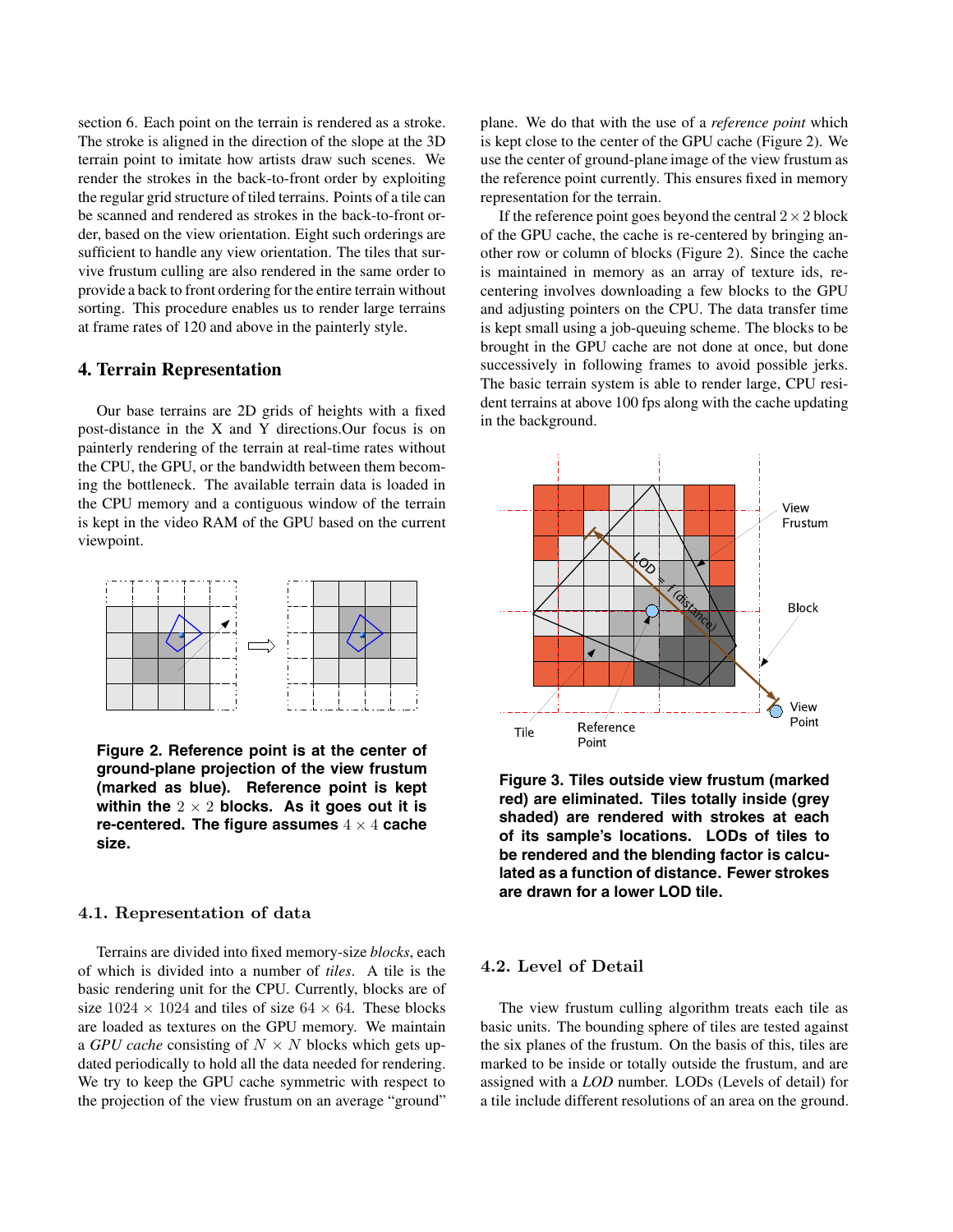A particular LOD of a tile can be computed by dropping alternate samples from the better LOD available. Highest LOD for a tile contains all the samples. We calculate the rendering LOD of a tile using its distance from the viewpoint (Figure 3). Farther the distance, lower the LOD. LOD *l* becomes a function of distance *d* as the integer part of  $l = \log(1 + d/d_t)$ , where  $d_t$  is a pre-decided LOD transition distance. When the LOD of a tile changes from one to another, many samples/strokes may pop up suddenly. For this, we morph the tile from one LOD to other by fading the alternative strokes away as they go out and vice versa. The fractional part of *l* is used as the *morphing factor* and is multiplied to the opacity of alternative strokes in the vertex shader. While Wagner [20] uses the morphing factor to geomorph two different heights at that same location, we use it to fade in or fade out the strokes which are coming in and going out respectively, giving a smooth transition without popping artifacts.

## **5. Back-to-Front Stroke Ordering**



**Figure 4. (a) A tile can be viewed from many yaw directions, but only eight zones are sufficient for a back to front ordering of samples in it. (b) Four possible arrangements of samples for some ranges shown in (a); Other ranges can be handled in the similar way.**

A back-to-front ordering of samples/strokes of the terrain is at the heart of our algorithm. We discretize the camera yaw into 8 zones of each 45 deg each shown in Figure 4(a). Each zone corresponds to a particular order of scanning the heights for guaranteed back-to-front ordering of triangles. The 8 zones have unique ordering, four of which are shown in Figure 4(b). The same scan order



**Figure 5. View frustum culling algorithm testing tiles in a specific order depending upon the camera's orientation. Here zone** 0 **is shown. Such eight orders of testing are possible as explained in Figure 4.**

 $\mathbf 0$ 

applies to the tiles inside the view frustum as seen in Figure 5. In practice, we switch the ordering a little while after the viewpoint is into the new zone to avoid unnecessary toggling of the ordering at the boundaries between zones. Tiles are rendered as *VBOs* (vertex buffer objects) for good performance. A single VBO can render any tile, as other parameters like tile's world origin, blending factor etc. is packed up in texture coordinates. For a given range of orientation of the camera, an ordering is fixed. Thus each zone corresponds to a unique VBO.

The same order is used to scan the tiles for view frustum culling. Figure 5 shows one out of eight of the possibilities for tile scanning shown in Figure 4(a). All the tiles farther from the camera get rendered before the nearer ones. Because of this, all the strokes in the screen in that view become ordered from back to front without the cumbersome need of sorting. This method is similar to shear-warp volume rendering [14] in which axis aligned 2D slices of volume are rendered off-screen, and are stacked into the desired orientation and scale to display the 3D volume. We are handling 2D surfaces, our method only decides the order of samples and does not suffer from any less accurate sampling problem that [14] faces.

## **6. Stroke Rendering**

We send points to the graphics pipeline for each stroke to be rendered. Vertex shader computes the exact world location of the stroke at this point. It also calculates the color from the texture and normal map of the terrain with other lighting information (the unified architecture of latest GPUs allow fast texture access from any shader [2]). The alpha of the point is changed according to the morphing factor decided for that tile from the CPU. The vertex shader forwards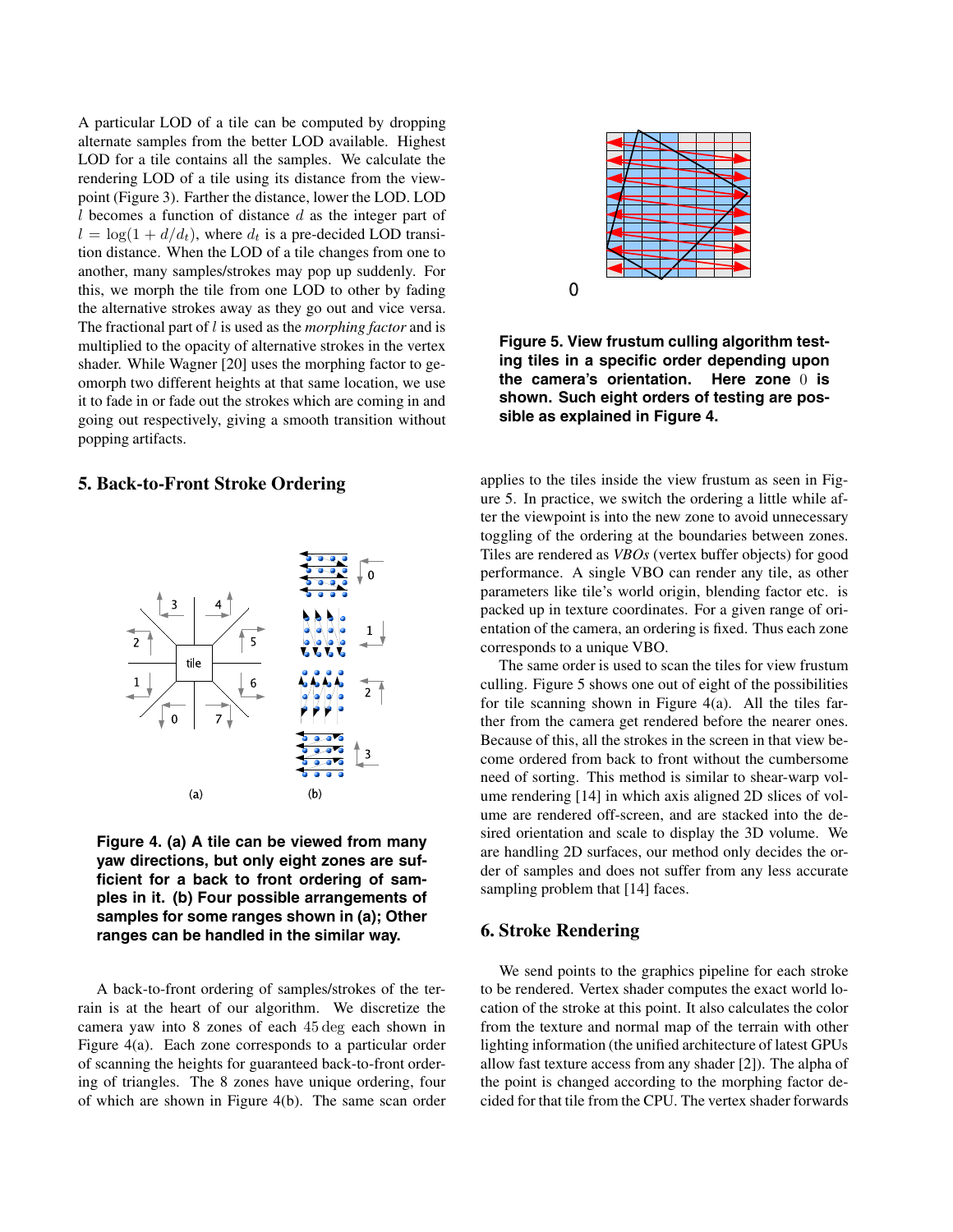these things to the pipeline.

Geometry Shader of the GPU can generate primitives [2]. It converts the single point primitive sent from the CPU into a rectangle for the brush sprite (Figure 6). The perspective division of the graphics pipeline makes the strokes smaller when they go farther, while painterly rendering needs constant sized strokes. To compensate for this process, the vertices are multiplied with the *w* value (the perspective scale factor) before rasterization. This reverses the division (Haller and Sperl [6]) and the strokes always maintain the same size on the screen. This process can lead to holes in the surface if the camera goes very close to the ground for a given point density. We disable the multiplication at such distances when the strokes start to lose density.



**Figure 6. Overview of rendering of stroke. Each vertex from the VBO gets converted into a rectangle which is mapped with a stroke texture.**

The generated rectangle is subsequently oriented in screen space along the slope of the terrain at that location since artists tend to place their strokes along the slopes of mountains running down to the valleys. We pre-compute a *slope-map* that gives the direction of maximum gradient at every point in the terrain (Figure 7). Slope-map stores the gradient vector in the world space, which is accessed by the Geometry Shader for every sample, is transformed to camera coordinates and to the image space to get the stroke orientation. The fragment shader accesses the stroke texture, and modulates its color with the color coming in from the pipeline. Alpha blending happens between these rendered strokes so that they mix among themselves for a smooth output. The outline of the whole method is described in Algorithm 1.



**Figure 7. Slope-map, Puget Sound dataset**

#### **Algorithm 1** Painterly Rendering of Terrains

- 1: Load stroke textures *st*
- 2: Load terrain height *H*, color *C*, normal *N*, slope *S* map
- 3: Create 8 VBOs for different camera yaw-ranges
- 4: **for** each frame **do**
- 5: Update GPU Cache if necessary (Section 4.1)
- 6: Find zone *q* based on the yaw-range of the camera
- 7: Perform VFC and LOD assignment based on *q*.
- 8: **for** each tile **do**
- 9: Send VBO[*q*]
- 10: **Vertex Shader:** Calculate color using lighting  $c = f(C, N)$ . Calculate position *p* using height *H*
- 11: **Geometry Shader:** Generate a quad at *p*, orient along slope *S*, assign color *c*
- 12: **Frag. Shader:** Output color  $c_o = mix(c, c_{st})$ . At a different render target, output color as normal of stroke texture *Nst*
- 13: **end for**
- 14: Phong shade the output using the normal map
- 15: **end for**

For more stylizations, we render the normal maps of these strokes separately as well. We do this with multiple render targets supported by modern GPUs. In a different pass, these two outputs are treated as a texture and its normal map respectively, and are mapped on a screen aligned quad. With the help of the normal map, the scene can be Phong shaded with a varying lighting source (Figure 8). This process is inspired by [9] but we do it in real-time on rendered outputs harnessing the power of modern GPUs.

## **7. Results**

We built our system and experimented on a Intel Pentium Core 2 Duo E6400 as the CPU and an NVIDIA 8800GT as the GPU. We used the OpenGL 2.1 graphics library and GLSL 1.20 shaders. We chose different screen resolutions to render upon for speed of alpha blending is screen size dependent. Performance is dependent on stroke size as well. We choose an optimal stroke size; Small enough to give good performance but not as small to leave holes in the terrain. With a resolution of  $1024 \times 768$ , we got seamless performance with an average triangle rate of 40 million triangles per second (Figure 9). With a resolution of  $1280 \times 1024$  we get 35 million triangles per second and 120 fps (average). Traditional two pass painterly rendering technique (with depth map computed in the first pass) had half the performance of our system. We did our experiments on Puget Sound terrain data available from Georgia Tech website. Blue marble data set was also included in our experiments. We used some real satellite terrain data-set and some synthetically created ones as well. We show the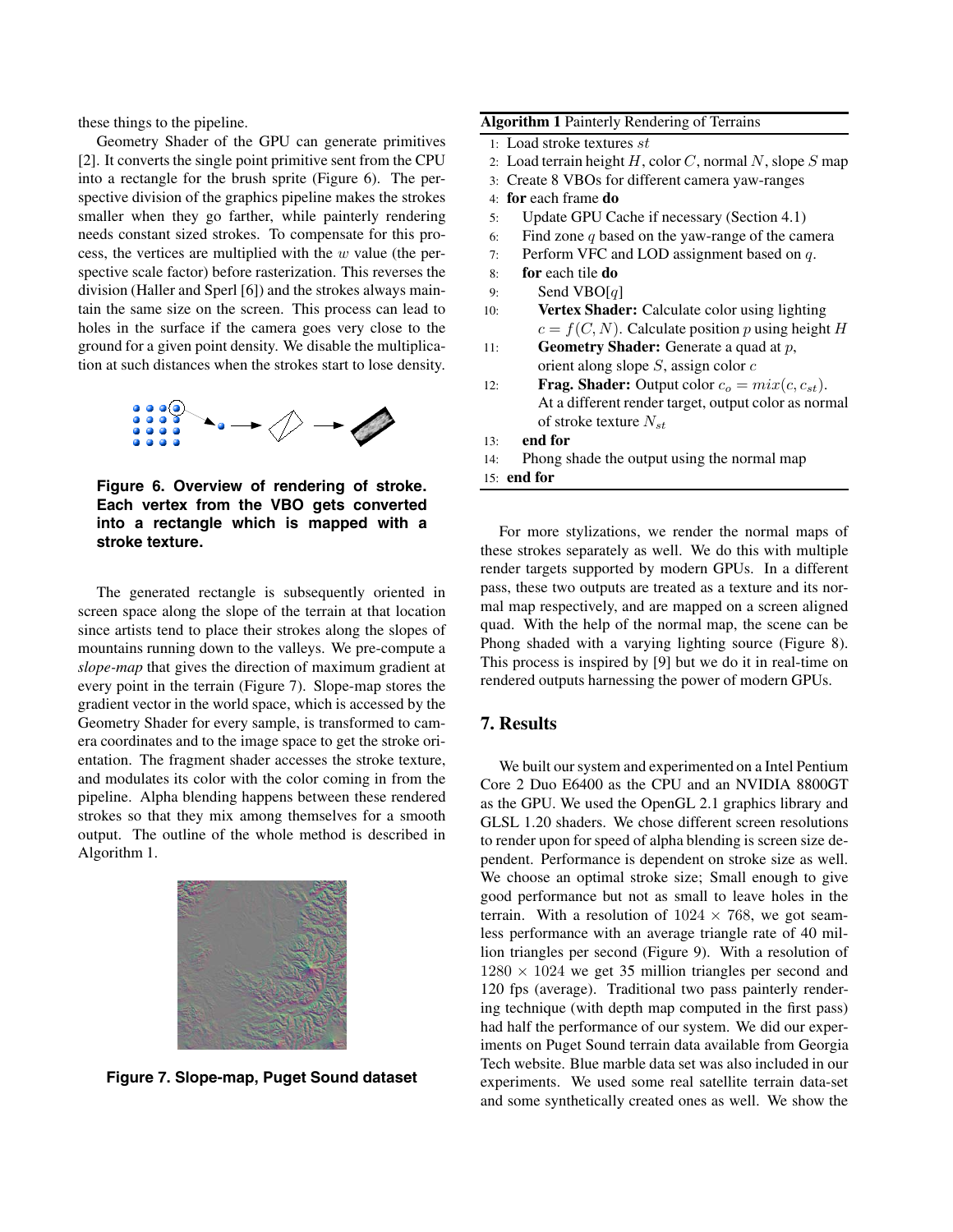

**Figure 8. The color output and the normal map output of the scene are used to Phong shade on top of it to stylize it. The effect is that of shining a spotlight on the painting. The normal map is contrast stretched here for visibility.**

effects of different stroke directions, with along the slope direction. In Figure 12 and 10(top-right), the strokes are oriented along a perpendicular direction to the XY projection of the normal vector. This simulates the effect of strokes flowing over the ridges instead of along the slopes. An artist drawing with strokes of fixed orientation is shown in Figure 10(bottom-left). Effect of adding small randomness to orientations is shown in Figure 10(top-left). Figure 10(bottom-right) shows the use of a small brush with sharp strokes. The accompanying video contains painterly walk-through on Puget Sound data. Some of our results are shown in Figure 11, 13, 14, 16, 17, 15.



**Figure 9. Walk through over the terrain**

## **8. Conclusion**

We presented a real-time painterly rendering technique for terrains. We get nice visuals with frame to frame coherence on animation of the scene. Considering rich nature of terrains and cumbersome nature of painterly rendering processes, we get good performance with our system using latest graphics hardware. Our system being single pass only, is faster than traditional painterly rendering techniques involving two passes. With varied stroke textures, and orientations of strokes, different artistic styles can be achieved with variety of taste. In future, we wish to render terrains with procedural stroke textures similar to geo-graftals mentioned in [16] and [13] to create even varied visuals and improve performance by optimizing the techniques specifically for terrains.



**Figure 10. (top-left) Strokes placed along slope with some perturbations in orientation. (top-right) Strokes placed along the perpendicular to the normal. (bottom-left) Strokes placed with a fixed orientation. (bottom-right) A sharp stroke texture. Sky is a pre-painted texture.**

**Acknowledgments:** We gratefully acknowledge the partial financial support of Microsoft Research's Virtual Earth Programme.

#### **References**

- [1] S. Bhattacharjee and N. Adabala. Texture guided real-time painterly rendering of geometric models. In *5th Indian Conference, ICVGIP 2006*, pages 311–320. LNCS 4338, 2006.
- [2] D. Blythe. The Direct3D 10 system. In *SIGGRAPH '06: ACM Trans. Graph.*, pages 724–734, 2006.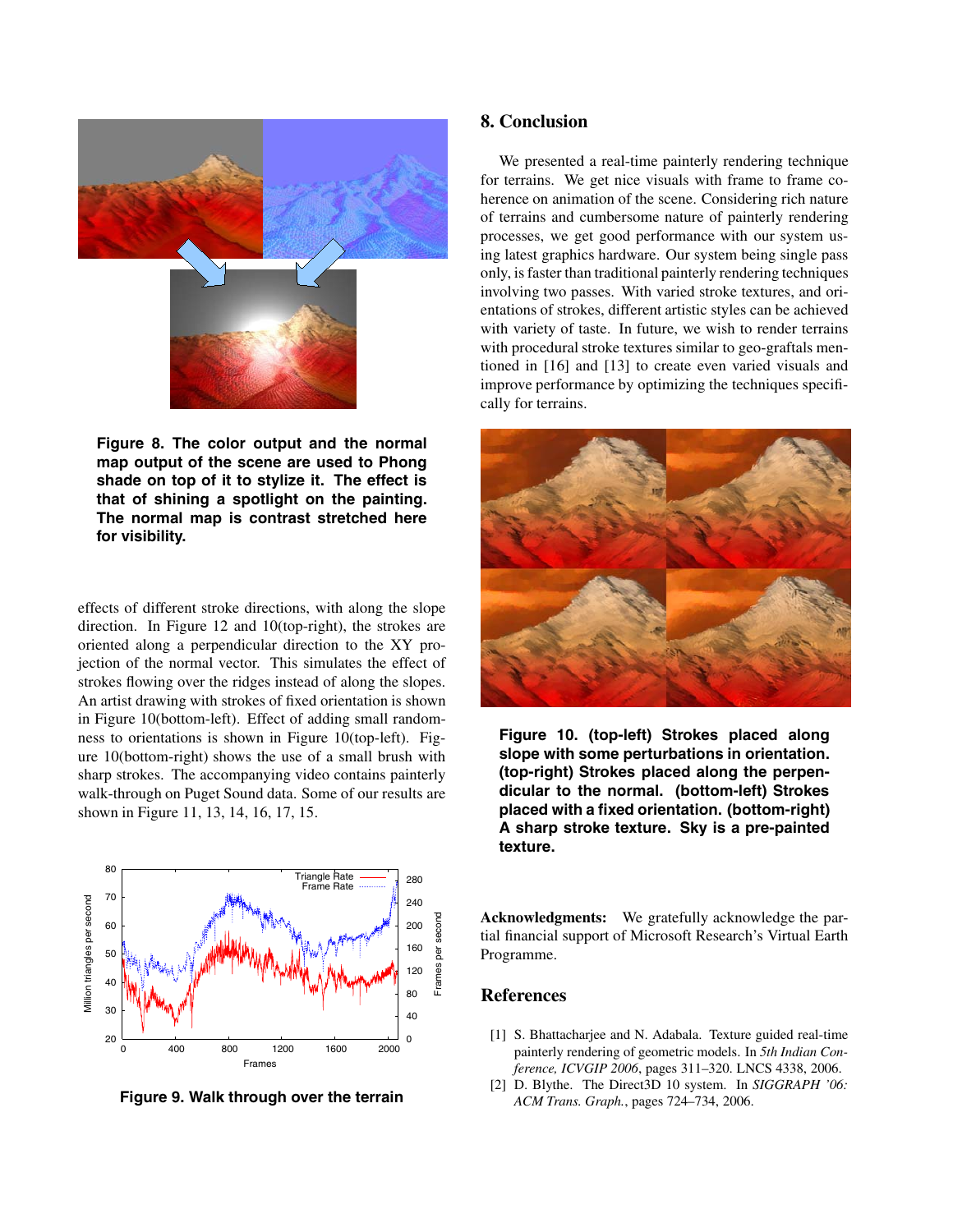

**Figure 11. Distant view of Mount Rainer**



**Figure 12. Strokes running along perpendicular to normals.**

- [3] L. Coconu, O. Deussen, and H.-C. Hege. Real-time pen-andink illustration of landscapes. In *NPAR '06: Proceedings of the 4th international symposium on Non-photorealistic animation and rendering*, pages 27–35, 2006.
- [4] S. Deb, S. Bhattacharjee, S. Patidar, and P. J. Narayanan. Real-time streaming and rendering of terrains. In *ICVGIP '06*, pages 276–288. LNCS 4338, 2006.
- [5] P. Haeberli. Paint by numbers: abstract image representations. In *SIGGRAPH '90: Proceedings of the 17th annual conference on Computer graphics and interactive techniques*, pages 207–214, 1990.
- [6] M. Haller and D. Sperl. Real-time painterly rendering for m.r. applications. In *GRAPHITE '04: Proceedings of the 2nd international conference on Computer graphics and interactive techniques in Australasia and South East Asia*, pages 30–38, 2004.
- [7] J. Hays and I. Essa. Image and video based painterly animation. In *NPAR '04: Proceedings of the 3rd international symposium on Non-photorealistic animation and rendering*, pages 113–120, 2004.



**Figure 13. A region in Puget Sound with low variations.**

- [8] A. Hertzmann. Painterly rendering with curved brush strokes of multiple sizes. *Computer Graphics*, 32(Annual Conference Series):453–460, 1998.
- [9] A. Hertzmann. Fast paint texture. In *NPAR '02: Proceedings of the 2nd international symposium on Non-photorealistic animation and rendering*, 2002.
- [10] A. Hertzmann. Tutorial: A survey of stroke-based rendering. *IEEE Comput. Graph. Appl.*, 23(4):70–81, 2003.
- [11] A. Hertzmann and K. Perlin. Painterly rendering for video and interaction. In *NPAR '00: Proceedings of the 1st international symposium on Non-photorealistic animation and rendering*, pages 7–12, 2000.
- [12] M. V. J C Whelan. Formulated silhouettes for sketching terrain. In *Proceedings of Theory and Practice of Computer Graphics 2003*, pages 90–97, Birmingham, UK, 2003.
- [13] M. Kaplan, B. Gooch, and E. Cohen. Interactive artistic rendering. In *NPAR '00: Proceedings of the 1st international symposium on Non-photorealistic animation and rendering*, pages 67–74, 2000.
- [14] P. Lacroute and M. Levoy. Fast volume rendering using a shear-warp factorization of the viewing transformation. In *SIGGRAPH '94: Proceedings of the 21st annual conference on Computer graphics and interactive techniques*, pages 451–458, 1994.
- [15] F. Losasso and H. Hoppe. Geometry clipmaps: terrain rendering using nested regular grids. *ACM Trans. Graph.*, 23(3):769–776, 2004.
- [16] L. Markosian, B. J. Meier, M. A. Kowalski, L. S. Holden, J. D. Northrup, and J. F. Hughes. Art-based rendering with continuous levels of detail. In *NPAR '00: Proceedings of the 1st international symposium on Non-photorealistic animation and rendering*, pages 59–66, 2000.
- [17] B. J. Meier. Painterly rendering for animation. *Computer Graphics*, 30(Annual Conference Series):477–484, 1996.
- [18] A. Santella and D. DeCarlo. Abstracted painterly renderings using eye-tracking data. In *NPAR '02: Proceedings of*